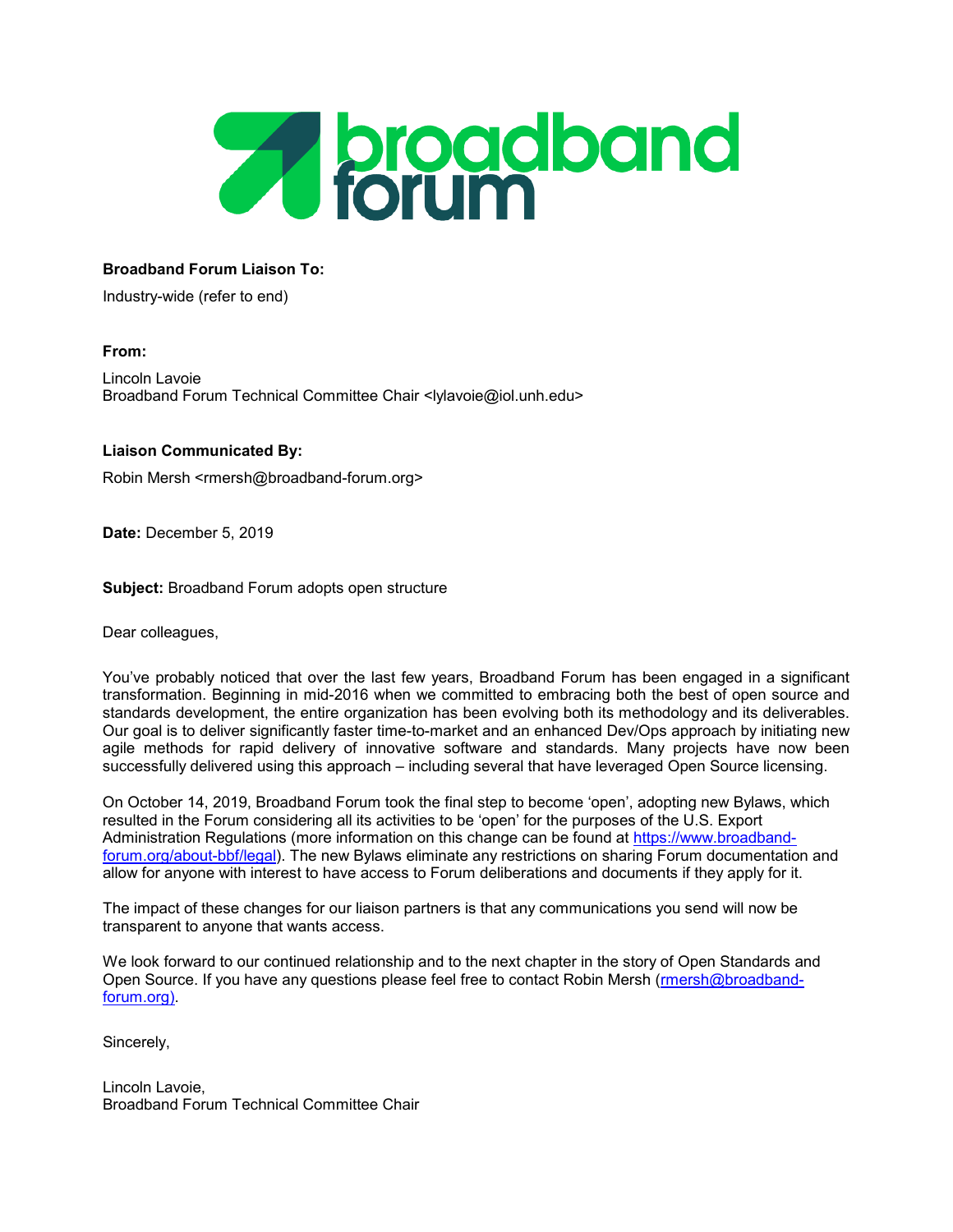**CC:**

Liaisons at BBF <liaisons@broadband-forum.org> Lincoln Lavoie, Broadband Forum Technical Committee Chair <lylavoie@iol.unh.edu> Robin Mersh, Broadband Forum CEO <rmersh@broadband-forum.org> April Nowicki, Broadband Forum Member Support Manager <anowicki@broadband-forum.org>

### **Broadband Forum Reference:** LIAISE-364

**Date of Upcoming Broadband Forum Meetings:** See [https://www.broadband](https://www.broadband-forum.org/category_meetings_and_events/upcoming-meetings)[forum.org/category\\_meetings\\_and\\_events/upcoming-meetings](https://www.broadband-forum.org/category_meetings_and_events/upcoming-meetings)

#### **Attachments:** none

### **Broadband Forum Liaison To:**

3GPP, Susanna Kooistra, Liaison Coordinator <susanna.kooistra@3gpp.org>, <3GPPLiaison@etsi.org>

3GPP2, Victoria Mitchell, 3GPP2 Director <vmitchell@tiaonline.org>

Alliance for Internet of Things Innovation (AIOTI), Georgios Karagiannis, BBF Liaison Contact <georgios.karagiannis@huawei.com>

Alliance for Telecommunications Industry Solutions (ATIS), Drew Greco, Coordinator - Global Standards Development <dgreco@atis.org>

CCSA, Thomas Li, <thomas.lili@huawei.com>

Consumer Electronics Association (CEA), Leslie King, Sr. Manager, Technology & Standards <lking@ce.org>, <standards@CE.org>

Distributed Management Task Force (DMTF), John Leung, Vice-Chair of the Board and VP of Alliances, <john.leung@intel.com>, <vpalliances@dmtf.org>, <bbf-alliance@dmtf.org>

Digital Video Broadcasting project (DVB), Muriel Deschanel, TM-IPI Chairman <muriel.deschanel@dvb.org>; Dr. Peter Siebert, Head of DVB Project Office <siebert@dvb.org>

European Commission Joint Research Center (EU JRC), Paolo Bertoldi <paolo.bertoldi@ec.europa.eu>

European Telecommunications Standards Institute (ETSI), ETSI External Relations <chantal.bonardi@etsi.org>, <M2Msupport@etsi.org>

Full Service Access Network (FSAN), Junichi Kani, OAN Working Group Chair <kani.junichi@fsan.org>; Wang Bo, Operation and Engineering Task Group Co-Chair <wang.bo@fsan.org>; Jiang Ming, Operation and Engineering Task Group Co-Chair <jiang.ming@fsan.org>; Peter Dawes, Next Generation PON Task Group Chair <peter.dawes@fsan.org>

GigaWire Alliance, Marcos Martinez Vazquez <mmartinez@maxlinear.com>

Groupe Speciale Mobile Association (GSMA) <GSMALiaisons@gsma.com>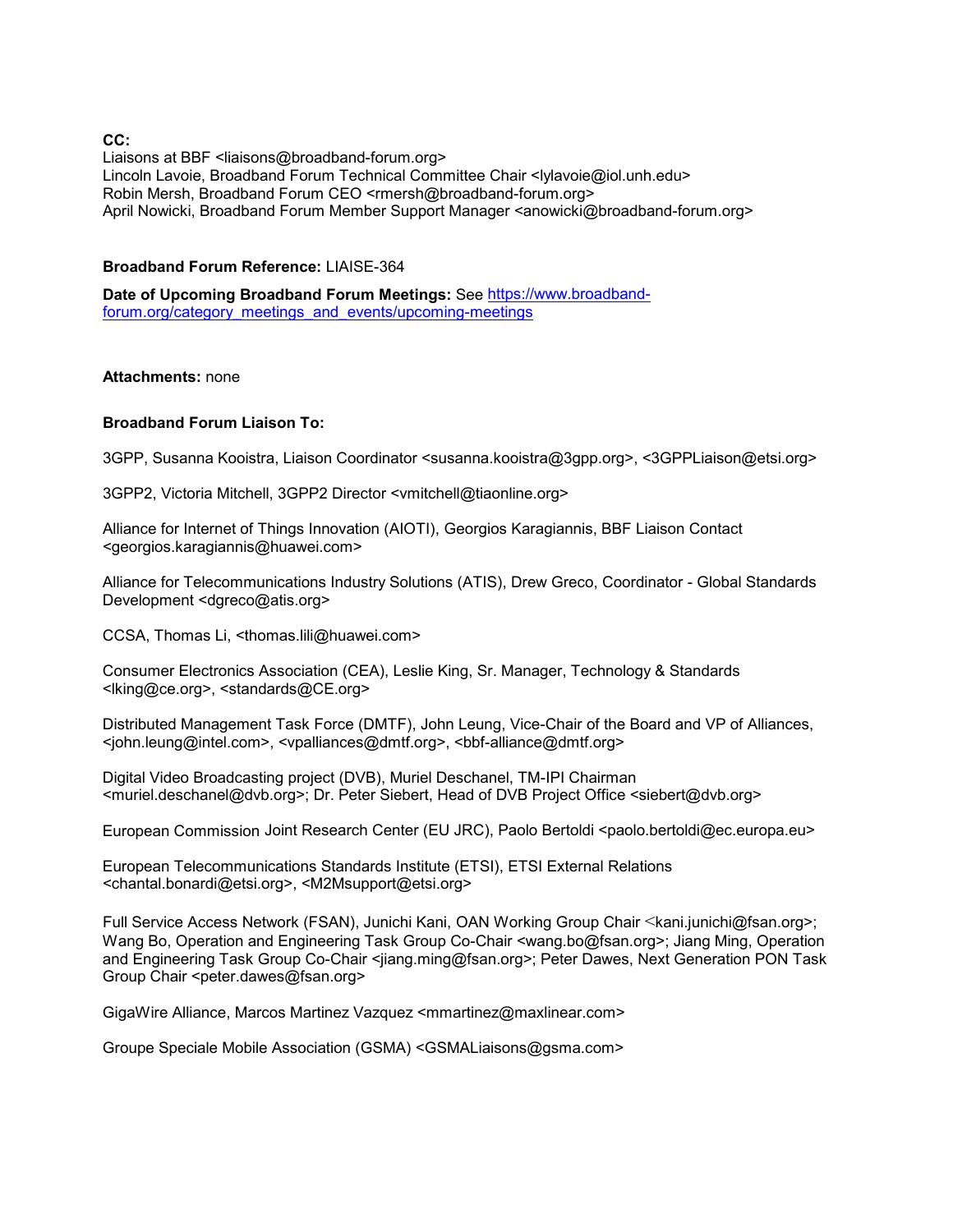HomeGrid Forum (HGF), Kelsey Croall, HomeGrid Forum Administration <administration@homegridforum.org>; Abdul Khan, C&I WG Chair <abdul@homegridforum.org>; Marcos Martinez, CWG Chair <mmartinez@maxlinear.com>

Hybrid broadcast broadband TV (HbbTV) <liaisons@hbbtv.org>

IEEE 802.1, Glenn Parsons <glenn.parsons@ericsson.com>

IEEE 802.3, David Law, HP Enterprise, Chair 802.3 <dlaw@hpe.com>

IEEE P1904.1 SIEPON, Glen Kramer, SIEPON Chair <gkramer@broadcom.com>

International Telecommunication Union (ITU-T) <tsbsg15@itu.int>, <tsbsg13@itu.int>, <tsbsg12@itu.int>, <tsbsg11@itu.int>, <tsbsg9@itu.int>

Internet Engineering Task Force (IETF), David Sinicrope <david.sinicrope@ericsson.com>, <david.sinicrope@gmail.com>, Alissa Cooper, IETF Chair <Alissa@cooperw.in>, Ted Hardie, IAB Chair <ted.ietf@gmail.com>, Brian Trammell, IETF Liaison Manager to Broadband Forum <ietf@trammell.ch>

IPv6 Forum, Latif Ladid, President <latif@ladid.lu>

ISO IEC/JTC 1, Mrs. Lisa Rajchel, Secretariat <lrajchel@ansi.org>, <central@iso.org>

Linux Foundation, Brett Preston <br />
<br />
<br />
<br />
Coundation.org>, Lim Baker <br />
<br />
Linux Foundation.org>, Heather Kirksey <hkirksey@linuxfoundation.org>

Metro Ethernet Forum (MEF), Nan Chen, President <nan@metroethernetforum.org>, <liaisons@mef.net>

Multimedia over Coax Alliance (MoCA), Rob Gelphman <robert@gelphman.com>

NGMN <office@ngmn.org>

NICC, Kevin Foster, DSL Task Group Chairman <kevin.t.foster@bt.com>

oneM2M <oneM2M\_liaison@list.oneM2M.org>

Open Connectivity Foundation (OCF) David G. Brenner, Chair of the OCF Liaison Group <david.brenner@intel.com>, <admin@openconnectivity.org>

Open Mobile Alliance (OMA) Seth Newberry, General Manager <oma-liaison@mail.openmobilealliance.org>

Open Networking Foundation (ONF) <liaisons@opennetworking.org>

OSGi, Kai Hackbarth, BBF Liaison Representative <k.hackbarth@prosyst.com>, <Kai.Hackbarth@boschsi.com>, <liaison-request@osgi.org>, <liaisonec@mail.osgi.org>

prpl Foundation, Mirko Lindner, Program Director <mirko.lindner@prplfoundation.org>

SDNIA, Junfeng Ma <majunfeng@caict.ac.cn>

Small Cell Forum, Lynne Price-Walker, Member Services Manager <lynne@smallcellforum.org>

Telecom Infra Project (TIP), Vish Ponnampalam <vishpo@fb.com>, Diego Arrioja Landa <dlanda@fb.com>

Telecommunications Industry Association (TIA), Cheryl Blum, Chair <cblum@tiaonline.org>, Herb Congdon, Associate VP of Standards and Technology Development <hcongdon@tiaonling.org>